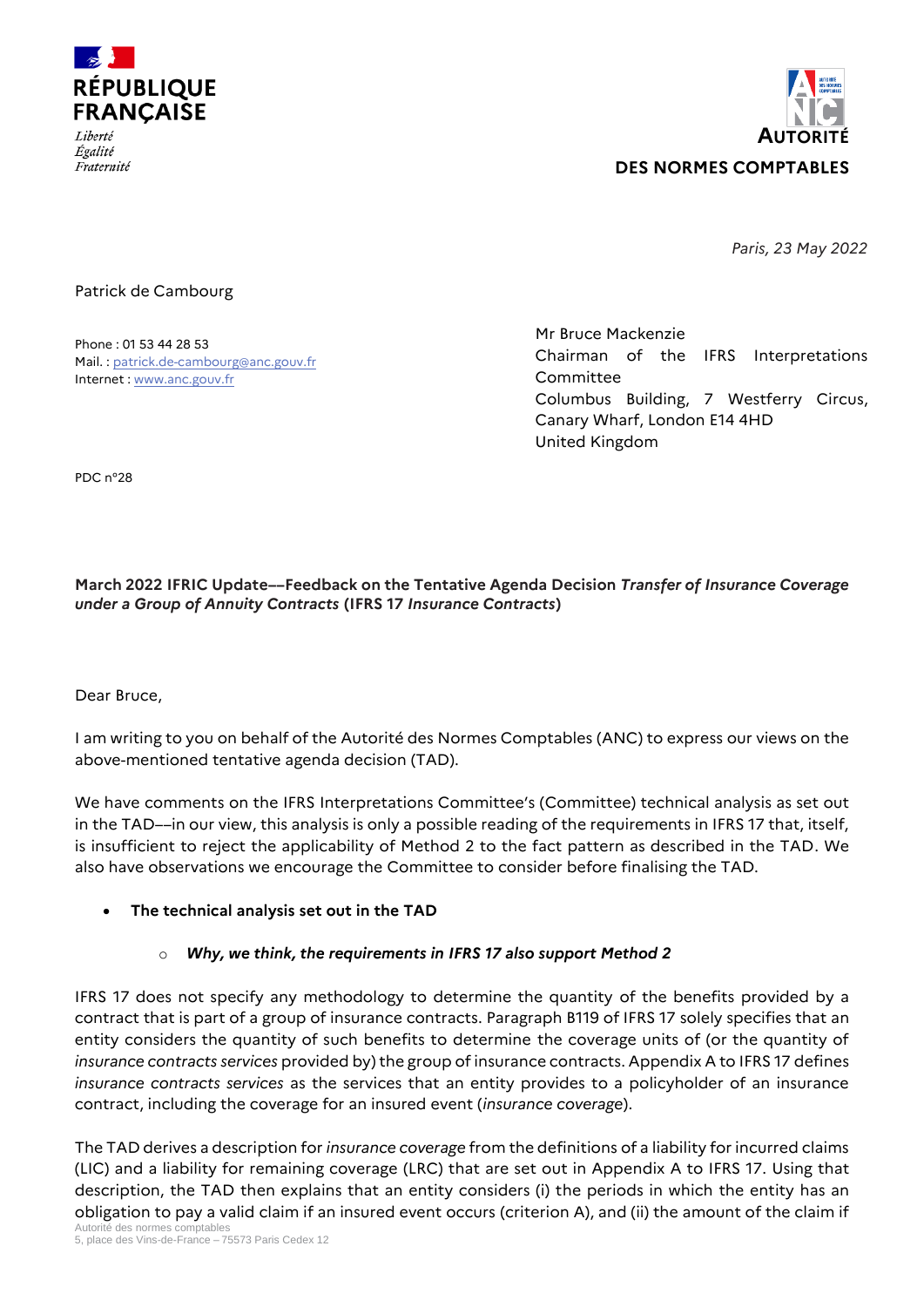a valid claim is made (criterion B) to determine the *quantity of the benefits of insurance coverage* provided under a contract––to ultimately determine the quantity of the benefits provided by an insurance contract. The Committee then assesses Method 1 and Method 2 as described in the TAD against criterion A and criterion B to conclude that Method 2 does not meet the principle in paragraph B119 of reflecting the insurance contract services provided in each period.

The Committee links pieces of IFRS 17 together to identify two criteria that, it thinks, an entity shall consider to determine the quantity of the benefits of insurance coverage––and which ultimately narrow the meaning of insurance coverage for a given reporting period to the payments made to the policyholder on that period*.* We think the manner the Committee 'walks through' those pieces is far from being clear when reading the requirements in IFRS 17 and, ultimately, is not convincing. In particular, we observe that:

- the description for insurance coverage ('*an entity's obligation to investigate and pay valid claims for insured events*') are based on some of the words used to define a LIC and a LRC but cannot, in our view, be so directly connected to insurance coverage. The TAD seems to view the reference to insurance coverage in the definition for LRC as providing the missing link to develop a description for such coverage. We think this is adding to the requirements in IFRS 17.
- IFRS 17 does not explicitly set out the two above-mentioned criteria that the Committee derives from the description for insurance coverage––here again, we think the TAD adds requirements to IFRS 17.

Overall, we think there is so much judgement involved to collate those pieces of literature that we do not view the Committee's analysis to be sufficiently robust to support the conclusion set out in the TAD. If the Committee's analysis were to hold true, we think this would outline weaknesses in the readability and understandability of an essential aspect of the IFRS 17 accounting model––if the IASB's (Board) intention was to constraint the identification of coverage units along the lines set out by criteria A and B, why this intention has not been made clearer in the existing requirements?

As explained above, we think that the description for insurance coverage as set out in the TAD (and the criteria A and B deriving therefrom) do not clearly align with the words in IFRS 17 and even add requirements to this IFRS Standard. We assume, though, in the remaining part of this section that the above-mentioned description is reasonably reflective of the requirements in IFRS 17.

Having laid out criteria A and B to apply the requirements in paragraph B119 of IFRS 17, the TAD goes on and explains that the insured event in the fact pattern is the obligation to pay a period amount from the start of the annuity period for each year of the policyholder's survival. We think this is only a possible way of applying the definition of an insured event.

An alternative view is to consider that, in the insurance contract described in the submission, the insured event is the policyholder's survival whose duration is uncertain (longevity risk). Significant insurance risk arises because the policyholder can benefit from an annuity for an uncertain period of time. This view fully aligns with the definition of an insurance contract and an insured event in Appendix A to IFRS 17–– this appendix defines an insurance contract under which one party (the issuer) accepts *significant insurance risk* from another party (the policyholder) by agreeing to compensate the policyholder if a specified uncertain event (the *insured event*) adversely affects the policyholder. For a given reporting period, the survival of the policyholder *beyond that period* can be viewed as the insured event. The fact that the pricing of the premium for such a contract takes into consideration the policyholder's survival expectancy––and thus, that the risk of loss for the insurer is the survival beyond the expected duration– –provides support to this view. Applying this view, the total annuity payments until the policyholder's death with the risk of survival beyond the expected duration would be considered as the 'valid claim' referred to in criterion A. This would reflect the fact that the insurance entity has a continuous standready obligation during the whole of the coverage period and thus, that the benefits of insurance coverage for a given period also include a continued right for the policyholder to receive annual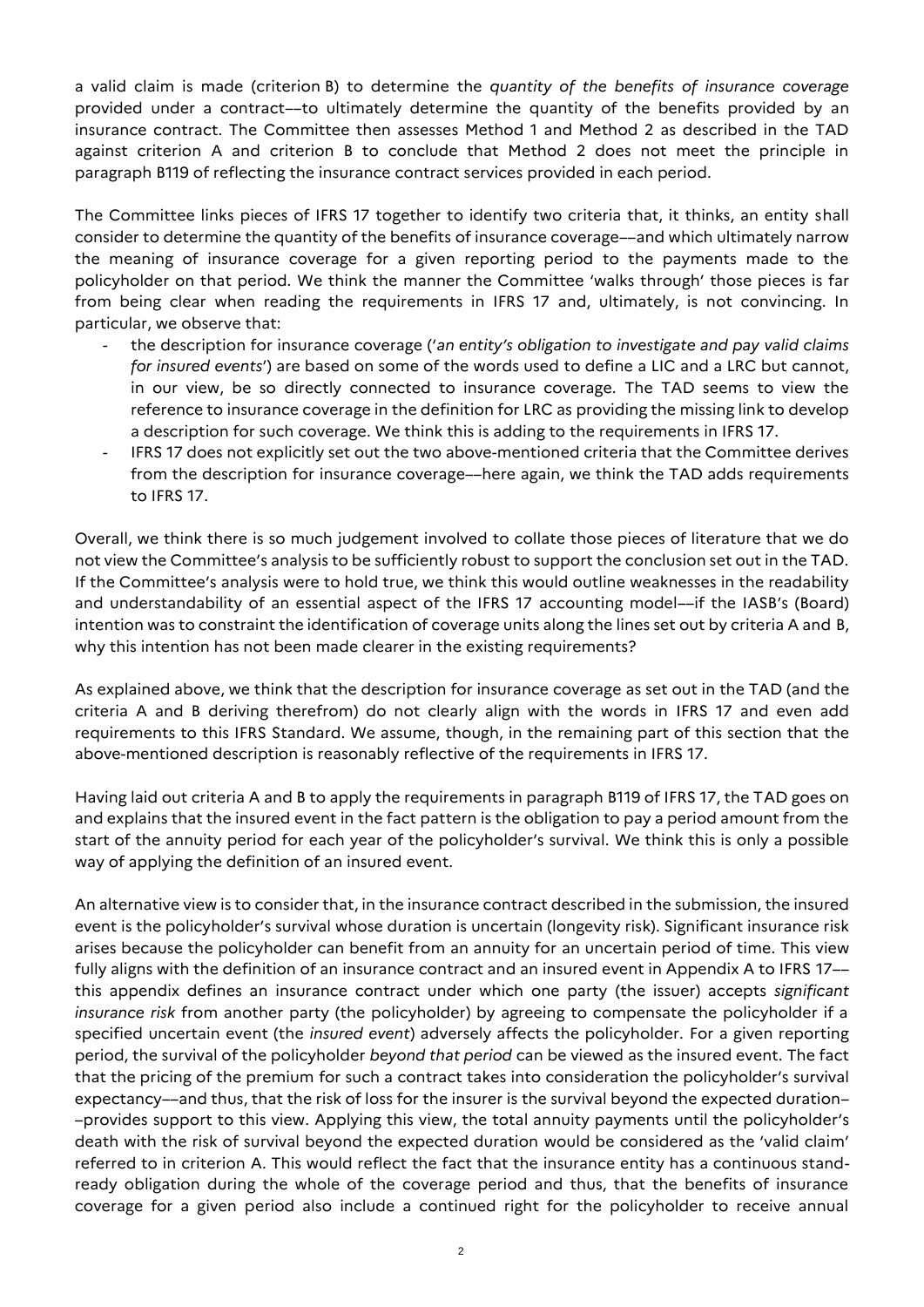payments until death. In contrast, in this view, yearly payments would be no valid claim––they are only partial settlements of a unique claim occurring continuously over the coverage period that starts *at the beginning of the contract* and ends at the policyholder's death. Applying this view, Method 2 would be appropriate to determine the quantity of the benefits of insurance coverage for survival provided under each annuity contract $^{\rm 1}.$ 

Accordingly, we see no reason for the Committee to give prominence to how the TAD views the insured event in the contract described in the submission––and by doing so, to reject Method 2. Here again, this would involve the use of judgement that, we think, is unsuited to an agenda decision.

Overall, we appreciate the merits of the analysis set out in the TAD concluding that only Method 1 meets the principle in paragraph B119 of IFRS 17. However, we think this analysis involves too much judgement and ultimately goes well beyond the words in the IFRS Standard. For the reasons set out above, we think the Committee should conclude that Method 2 also meets the principle in paragraph B119 of IFRS 17.

# o *Other drafting comment*

The TAD states that the Committee did not discuss how the entity would apply other requirements in IFRS 17 to recognise in profit or loss—separately from the contractual service margin—the risk adjustment for non-financial risk. It goes on and states that the risk adjustment for non-financial risk represents '*the entity's compensation for bearing insurance risk and other non-financial risks*'. This statement does not align with the definition for risk adjustment for non-financial risk in Appendix A to IFRS 17––this appendix defines the risk adjustment for non-financial risk as '*the compensation an entity requires for bearing the uncertainty about the amount and timing of the cash flows that arises from nonfinancial risk as the entity fulfils insurance contracts*' (emphasis added). As drafted, the TAD inappropriately implies that the risk adjustment for non-financial risk reflects insurance risk in its entirety (and thus, the margin on that risk in its entirety)––the definition for that risk in IFRS 17 solely states it reflects the uncertainty about the amount and timing of the cash flows from non-financial risk. Accordingly, we recommend the TAD be amended to align with the words in IFRS 17.

## **Other observations**

 $\overline{a}$ 

We understand that the TAD discusses a matter that is prevalent in a few jurisdictions only. However, we understand that the Committee may receive, and is even going to consider, some other application questions by the end of 2022. Those questions may materially affect a number of insurance entities across many jurisdictions.

We think important that, when dealing with those application questions, the Committee be careful to develop technical analyses that neither interpret nor add to the existing requirements in IFRS 17. If the requirements in IFRS 17 are not clear or are insufficient to reach only one conclusion––as, we think, it is the case for the matter described in the submission––, the Committee should assess, in the light of the criteria set out in the *IFRS Foundation Due Process Handbook* (DPH), whether to recommend standardsetting to the Board.

We think the matter described in the submission is a relevant case for standard-setting. However, we observe that the effective date of IFRS 17 (ie annual periods opening on or after 1 January 2023) is drawing near and, accordingly, that insurance entities are busy implementing this new IFRS Standard (in particular with regard to the preparation of comparative information for 2022). Against this backdrop, any standard-setting could be disruptive for the implementation activities of insurance entities. Thus,

<sup>&</sup>lt;sup>1</sup> Having assessed that the existing requirements in IFRS 17 also support the use of Method 2, those supporting that method think it results in more relevant information than Method 1––in their view, Method 1 does not give an appropriate view of performance because it (i) fails to reflect adequately the protection service provided to the policyholder and (ii) is not aligned with the contract's pricing.